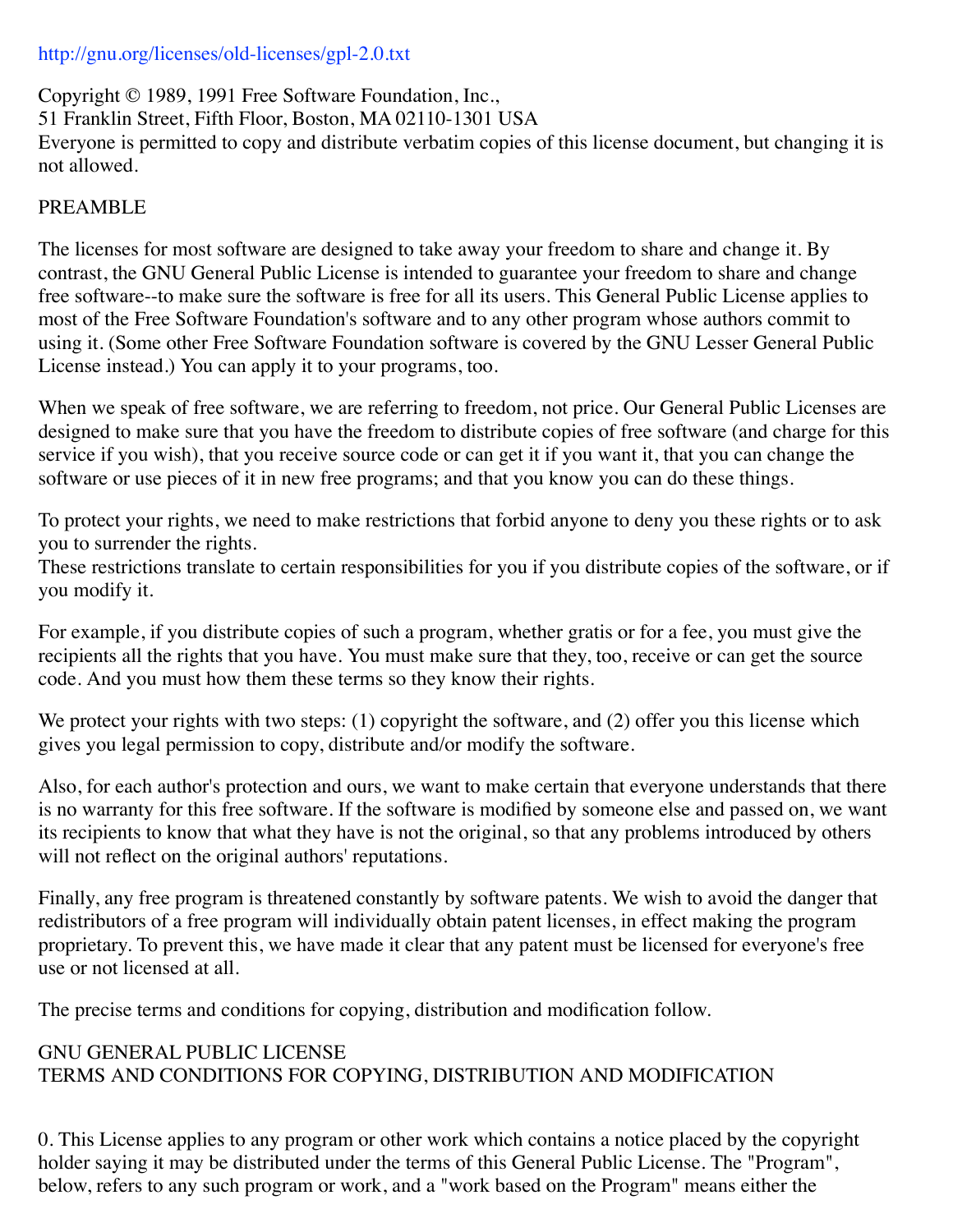Program or any derivative work under copyright law: that is to say, a work containing the Program or a portion of it, either verbatim or with modifications and/or translated into another language. (Hereinafter, translation is included without limitation in the term "modification".) Each licensee is addressed as "you".

Activities other than copying, distribution and modification are not covered by this License; they are outside its scope. The act of running the Program is not restricted, and the output from the Program is covered only if its contents constitute a work based on the Program (independent of having been made by running the Program). Whether that is true depends on what the Program does.

1. You may copy and distribute verbatim copies of the Program's source code as you receive it, in any medium, provided that you conspicuously and appropriately publish on each copy an appropriate copyright notice and disclaimer of warranty; keep intact all the notices that refer to this License and to the absence of any warranty; and give any other recipients of the Program a copy of this License along with the Program.

You may charge a fee for the physical act of transferring a copy, and you may at your option offer warranty protection in exchange for a fee.

2. You may modify your copy or copies of the Program or any portion of it, thus forming a work based on the Program, and copy and distribute such modifications or work under the terms of Section 1 above, provided that you also meet all of these conditions:

- a) You must cause the modified files to carry prominent notices stating that you changed the files and the date of any change.
- b) You must cause any work that you distribute or publish, that in whole or in part contains or is derived from the Program or any part thereof, to be licensed as a whole at no charge to all third parties under the

terms of this License.

c) If the modified program normally reads commands interactively when run, you must cause it, when

started running for such interactive use in the most ordinary way, to print or display an announcement including an appropriate copyright notice and a notice that there is no warranty (or else, saying that you provide a warranty) and that users may redistribute the program under these conditions, and telling the user how to view a copy of this License. (Exception: if the Program itself is interactive but does not normally print such an announcement, your work based on the Program is not required to print an announcement.)

These requirements apply to the modified work as a whole. If identifiable sections of that work are not derived from the Program, and can be reasonably considered independent and separate works in themselves, then this License, and its terms, do not apply to those sections when you distribute them as separate works. But when you distribute the same sections as part of a whole which is a work based on the Program, the distribution of the whole must be on the terms of this License, whose permissions for other licensees extend to the entire whole, and thus to each and every part regardless of who wrote it.

Thus, it is not the intent of this section to claim rights or contest your rights to work written entirely by you; rather, the intent is to exercise the right to control the distribution of derivative or collective works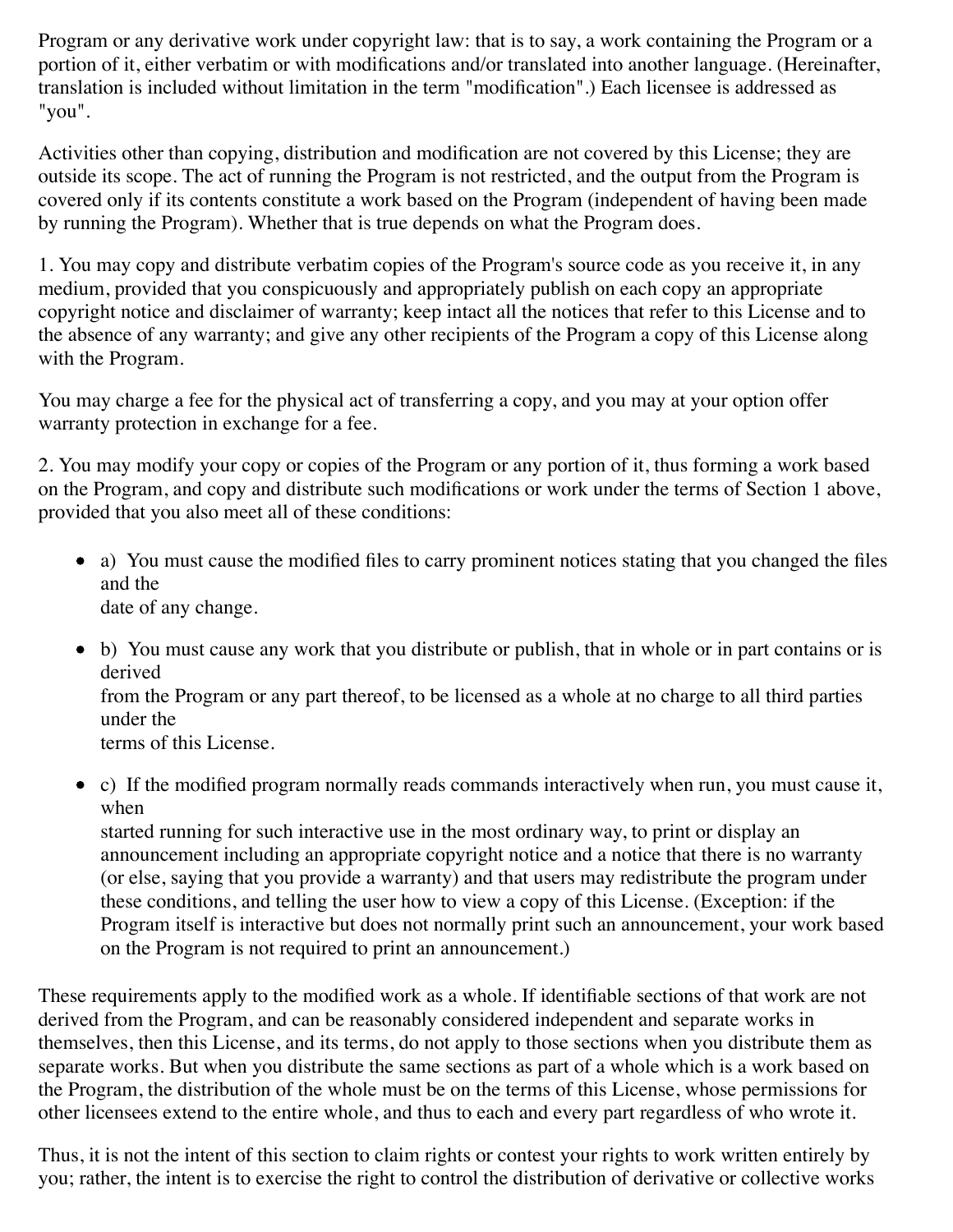based on the Program.

In addition, mere aggregation of another work not based on the Program with the Program (or with a work based on the Program) on a volume of a storage or distribution medium does not bring the other work under the scope of this License.

3. You may copy and distribute the Program (or a work based on it, under Section 2) in object code or executable form under the terms of Sections 1 and 2 above provided that you also do one of the following:

- a) Accompany it with the complete corresponding machine-readable source code, which must be distributed under the terms of Sections 1 and 2 above on a medium customarily used for software interchange; or,
- b) Accompany it with a written offer, valid for at least three years, to give any third party, for a charge no more than your cost of physically performing source distribution, a complete machinereadable copy of the corresponding source code, to be distributed under the terms of Sections 1 and 2 above on a medium customarily used for software interchange; or,
- c) Accompany it with the information you received as to the offer to distribute corresponding source code. (This alternative is allowed only for noncommercial distribution and only if you received the program in object code or executable form with such an offer, in accord with Subsection b above.)

The source code for a work means the preferred form of the work for making modifications to it. For an xecutable work, complete source code means all the source code for all modules it contains, plus any associated interface definition files, plus the scripts used to control compilation and installation of the executable. However, as a special exception, the source code distributed need not include anything that is normally distributed (in either source or binary form) with the major components (compiler, kernel, and so on) of the operating system on which the executable runs, unless that component itself accompanies the executable.

If distribution of executable or object code is made by offering access to copy from a designated place, then offering equivalent access to copy the source code from the same place counts as distribution of the source code, even though third parties are not compelled to copy the source along with the object code.

- You may not copy, modify, sublicense, or distribute the Program except as expressly provided under this License. Any attempt otherwise to copy, modify, sublicense or distribute the Program is void, and will automatically terminate your rights under this License. However, parties who have received copies, or rights, from you under this License will not have their licenses terminated so long as such parties remain in full compliance.
- You are not required to accept this License, since you have not signed it. However, nothing else grants you permission to modify or distribute the Program or its derivative works. These actions are prohibited by law if you do not accept this License. Therefore, by modifying or distributing the Program (or any work based on the Program), you indicate your acceptance of this License to do so, and all its terms and conditions for copying, distributing or modifying the Program or works based on it.
- Each time you redistribute the Program (or any work based on the Program), the recipient automatically receives a license from the original licensor to copy, distribute or modify the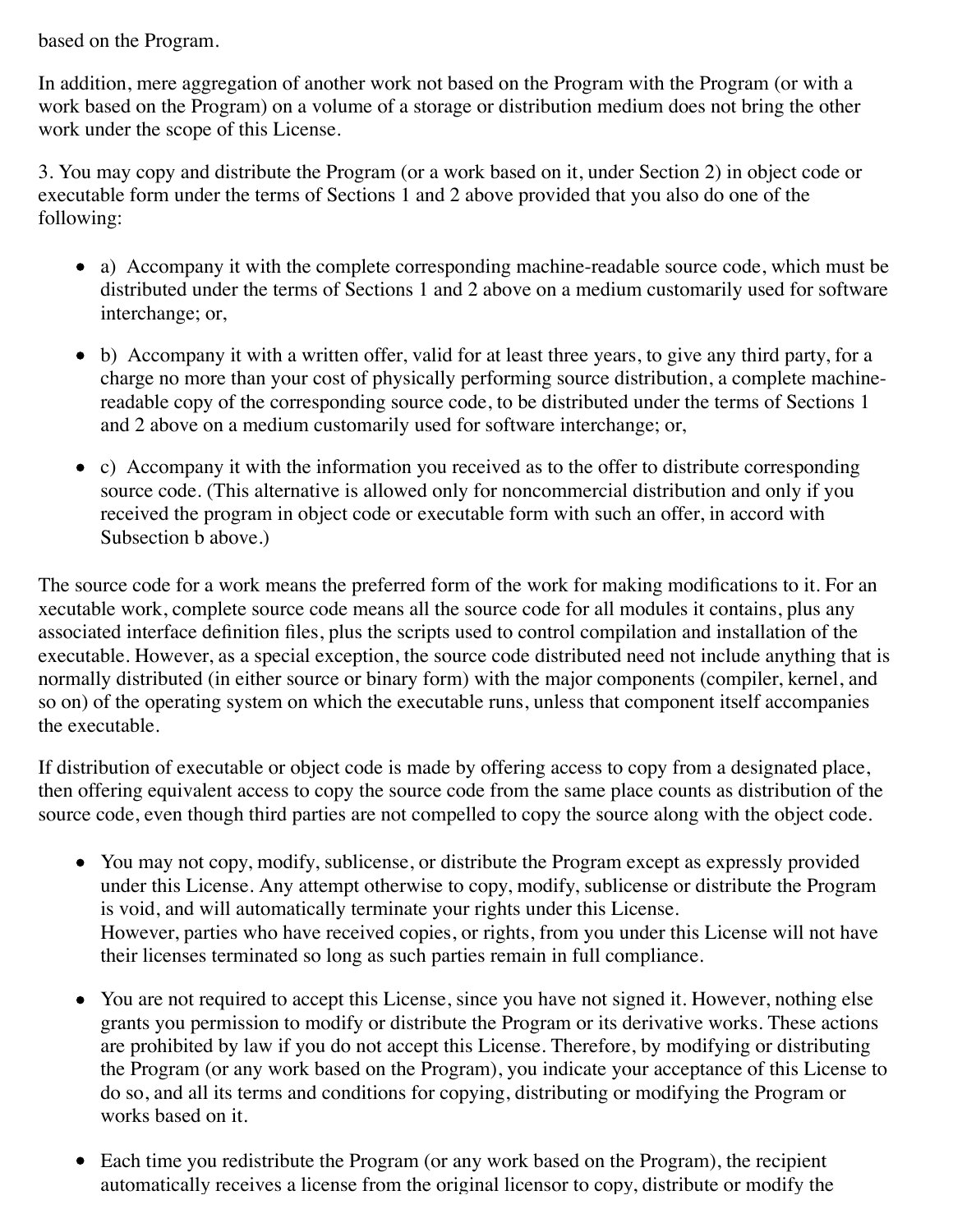automatically receives a license from the original license from the original license from the original license Program subject to these terms and conditions. You may not impose any further restrictions on the recipients' exercise of the rights granted herein.

You are not responsible for enforcing compliance by third parties to this License.

If, as a consequence of a court judgment or allegation of patent infringement or for any other reason (not limited to patent issues), conditions are imposed on you (whether by court order, agreement or otherwise) that contradict the conditions of this License, they do not excuse you from the conditions of this License. If you cannot distribute so as to satisfy simultaneously your obligations under this License and any other pertinent obligations, then as a consequence you may not distribute the Program at all. For example, if a patent license would not permit royaltyfree redistribution of the Program by all those who receive copies directly or indirectly through you, then the only way you could satisfy both it and this License would be to refrain entirely from distribution of the Program.

If any portion of this section is held invalid or unenforceable under any particular circumstance, the balance of the section is intended to apply and the section as a whole is intended to apply in other circumstances.

It is not the purpose of this section to induce you to infringe any patents or other property right claims or to contest validity of any such claims; this section has the sole purpose of protecting the integrity of the free

software distribution system, which is implemented by public license practices. Many people have made generous contributions to the wide range of software distributed through that system in reliance on consistent application of that system; it is up to the author/donor to decide if he or she is willing to distribute software through any other system and a licensee cannot impose that choice.

This section is intended to make thoroughly clear what is believed to be a consequence of the rest of this License.

- If the distribution and/or use of the Program is restricted in certain countries either by patents or by copyrighted interfaces, the original copyright holder who places the Program under this License may add an explicit geographical distribution limitation excluding those countries, so that distribution is permitted only in or among countries not thus excluded. In such case, this License incorporates the limitation as if written in the body of this License.
- The Free Software Foundation may publish revised and/or new versions of the General Public License from time to time. Such new versions will be similar in spirit to the present version, but may differ in detail to address new problems or concerns. Each version is given a distinguishing version number. If the Program specifies a version number of this License which applies to it and "any later version", you have the option of following the terms and conditions either of that version or of any later version published by the Free Software Foundation. If the Program does not specify a version number of this License, you may choose any version ever published by the Free Software Foundation.
- If you wish to incorporate parts of the Program into other free programs whose distribution  $\bullet$ conditions are different, write to the author to ask for permission. For software which is copyrighted by the Free Software Foundation, write to the Free Software Foundation; we sometimes make exceptions for this. Our decision will be guided by the two goals of preserving the free status of all derivatives of our free software and of promoting the sharing and reuse of software generally. NO WARRANTY